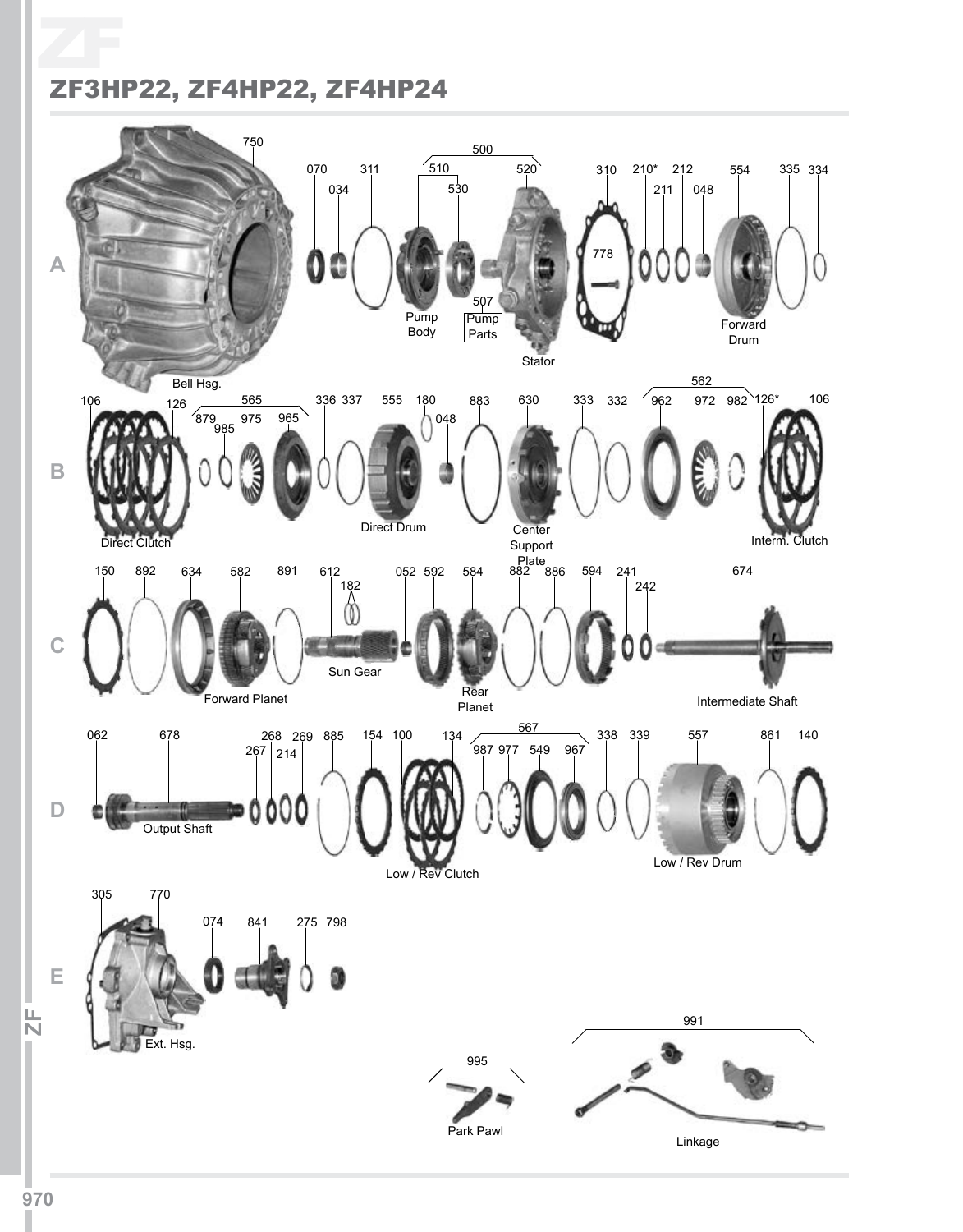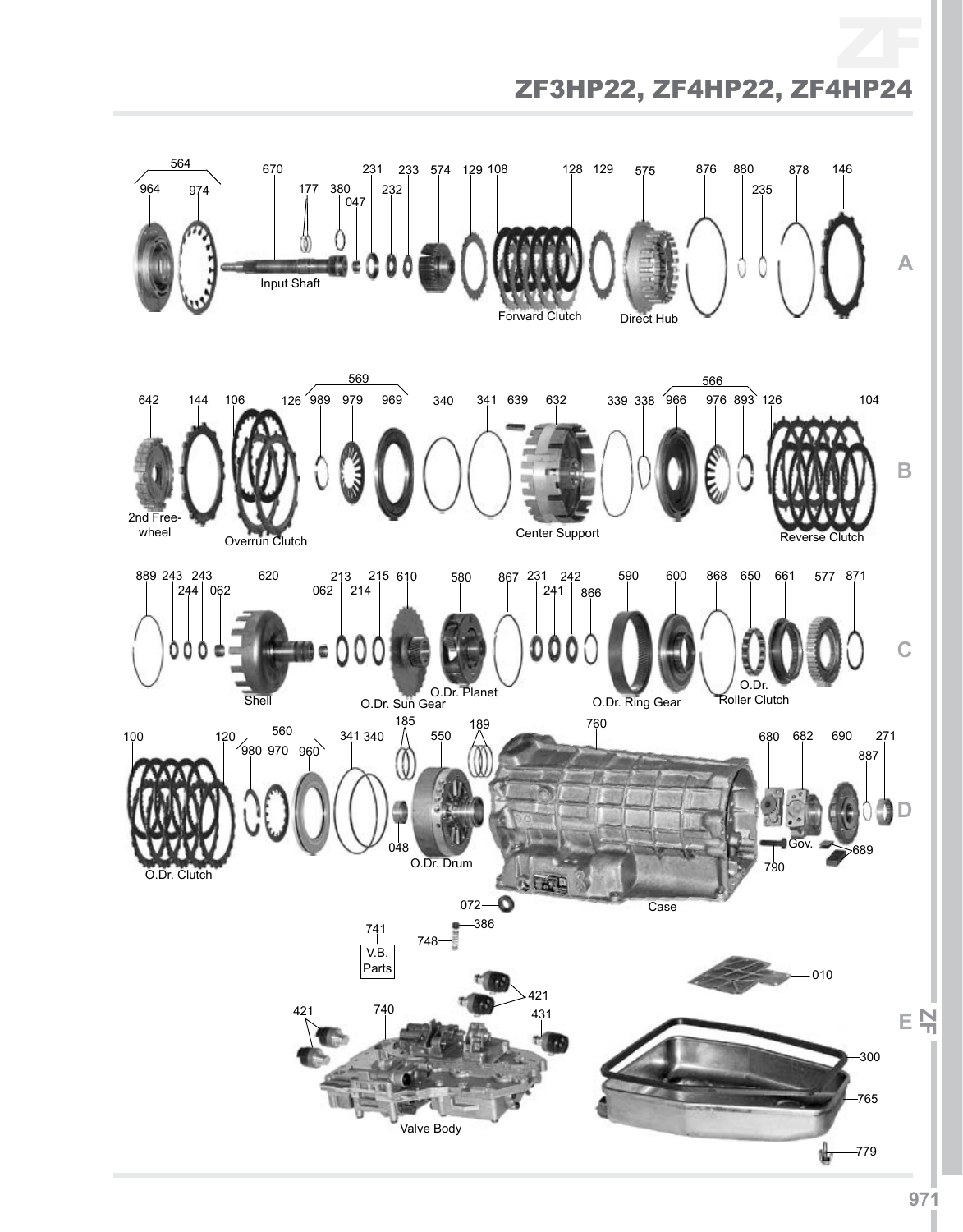|            | ZF3HP22, ZF4HP22, ZF4HP24   |             |
|------------|-----------------------------|-------------|
| ILL# Part# |                             | REF#<br>QTY |
|            | <b>OVERHAUL KITS</b>        |             |
|            |                             |             |
|            |                             |             |
|            |                             |             |
|            |                             |             |
|            | <b>MASTER L/STEEL KITS</b>  |             |
|            |                             |             |
|            |                             |             |
|            |                             |             |
|            |                             |             |
|            |                             |             |
|            | <b>MASTER W/STEELS KITS</b> |             |
|            |                             |             |
|            |                             |             |
|            |                             |             |
|            |                             |             |
|            |                             |             |
|            | <b>FILTERS</b>              |             |
|            |                             |             |
|            |                             |             |
|            |                             |             |
|            |                             |             |
|            |                             |             |
|            | <b>BUSHINGS</b>             |             |
|            |                             |             |
|            |                             |             |
|            |                             |             |
|            |                             |             |
|            |                             |             |
|            |                             |             |
|            | <b>METAL CLAD SEALS</b>     |             |
|            |                             |             |
|            |                             |             |
|            |                             |             |
|            |                             |             |
|            | <b>FRICTIONS</b>            |             |
|            |                             |             |
|            |                             |             |
|            |                             |             |
|            |                             |             |
|            |                             |             |
|            |                             |             |
|            | <b>STEELS</b>               |             |
|            |                             |             |
|            |                             |             |
|            |                             |             |
|            |                             |             |
|            |                             |             |
|            |                             |             |
|            |                             |             |
|            |                             |             |
|            |                             |             |
|            |                             |             |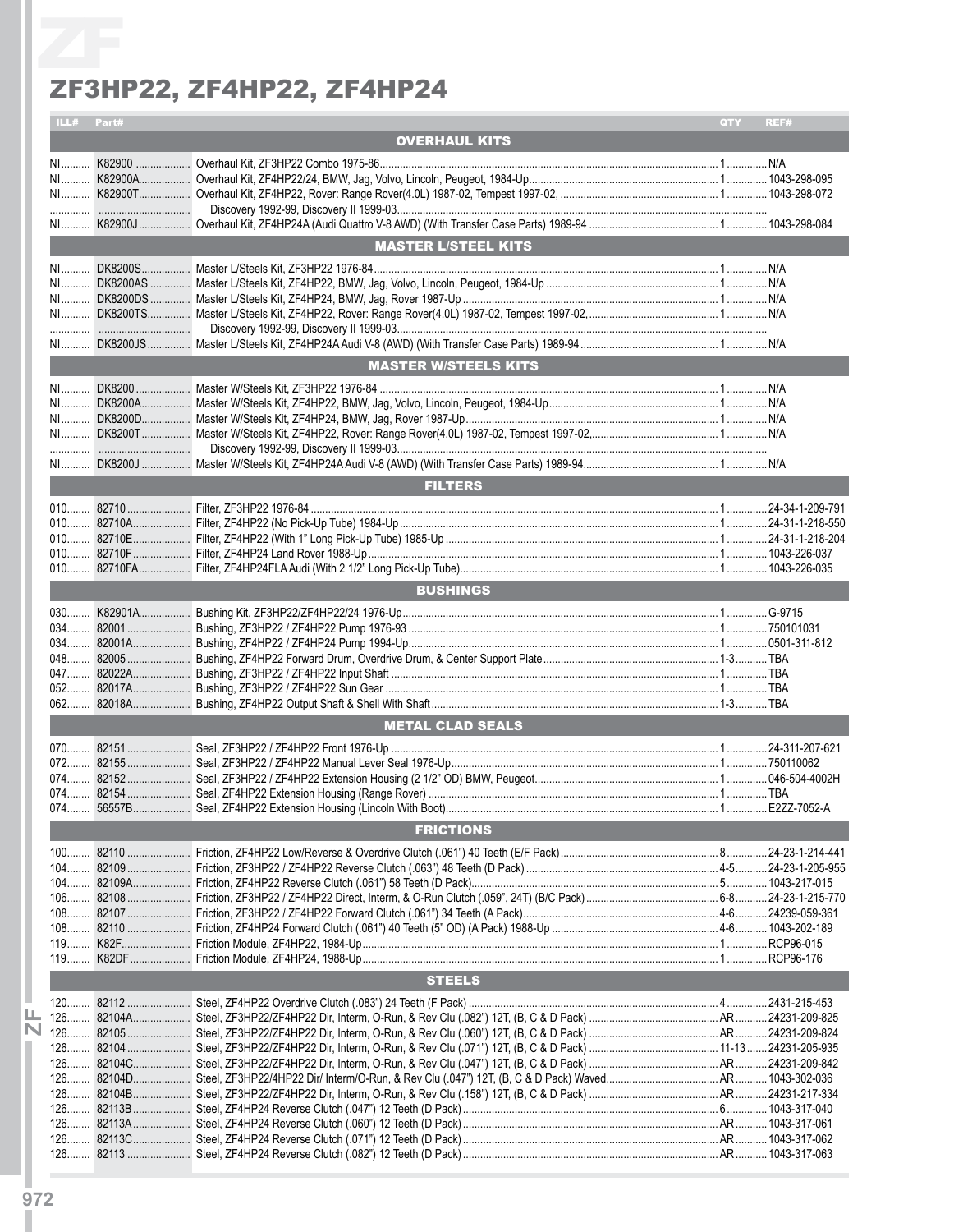| ILL# Part# |       |                               | QTY | REF# |
|------------|-------|-------------------------------|-----|------|
|            |       |                               |     |      |
|            |       |                               |     |      |
|            |       |                               |     |      |
|            |       |                               |     |      |
|            |       |                               |     |      |
|            |       |                               |     |      |
|            |       |                               |     |      |
|            |       |                               |     |      |
|            |       |                               |     |      |
|            |       | <b>PRESSURE PLATES</b>        |     |      |
|            |       |                               |     |      |
|            |       |                               |     |      |
|            |       |                               |     |      |
|            |       |                               |     |      |
|            |       |                               |     |      |
|            |       | <b>VALVE BODY KITS</b>        |     |      |
|            |       |                               |     |      |
|            |       | <b>SEALING RINGS</b>          |     |      |
|            |       |                               |     |      |
|            |       |                               |     |      |
|            |       |                               |     |      |
|            |       |                               |     |      |
|            |       |                               |     |      |
|            |       |                               |     |      |
|            |       |                               |     |      |
|            |       |                               |     |      |
|            |       |                               |     |      |
|            |       |                               |     |      |
|            |       |                               |     |      |
|            |       |                               |     |      |
|            |       |                               |     |      |
|            |       | <b>WASHERS &amp; BEARINGS</b> |     |      |
|            |       |                               |     |      |
|            |       |                               |     |      |
|            |       |                               |     |      |
|            |       |                               |     |      |
|            |       |                               |     |      |
|            |       |                               |     |      |
|            |       |                               |     |      |
|            |       |                               |     |      |
| $232$      | 82404 |                               |     |      |
|            |       |                               |     |      |
|            |       |                               |     |      |
|            |       |                               |     |      |
|            |       |                               |     |      |
|            |       |                               |     |      |
|            |       |                               |     |      |
|            |       |                               |     |      |
|            |       |                               |     |      |
|            |       |                               |     |      |
|            |       |                               |     |      |
|            |       |                               |     |      |
|            |       |                               |     |      |
|            |       |                               |     |      |
|            |       |                               |     |      |
|            |       |                               |     |      |
|            |       |                               |     |      |
|            |       |                               |     |      |
|            |       |                               |     |      |
|            |       |                               |     |      |
|            |       |                               |     |      |
|            |       |                               |     |      |
|            |       |                               |     |      |

 $\frac{N}{1}$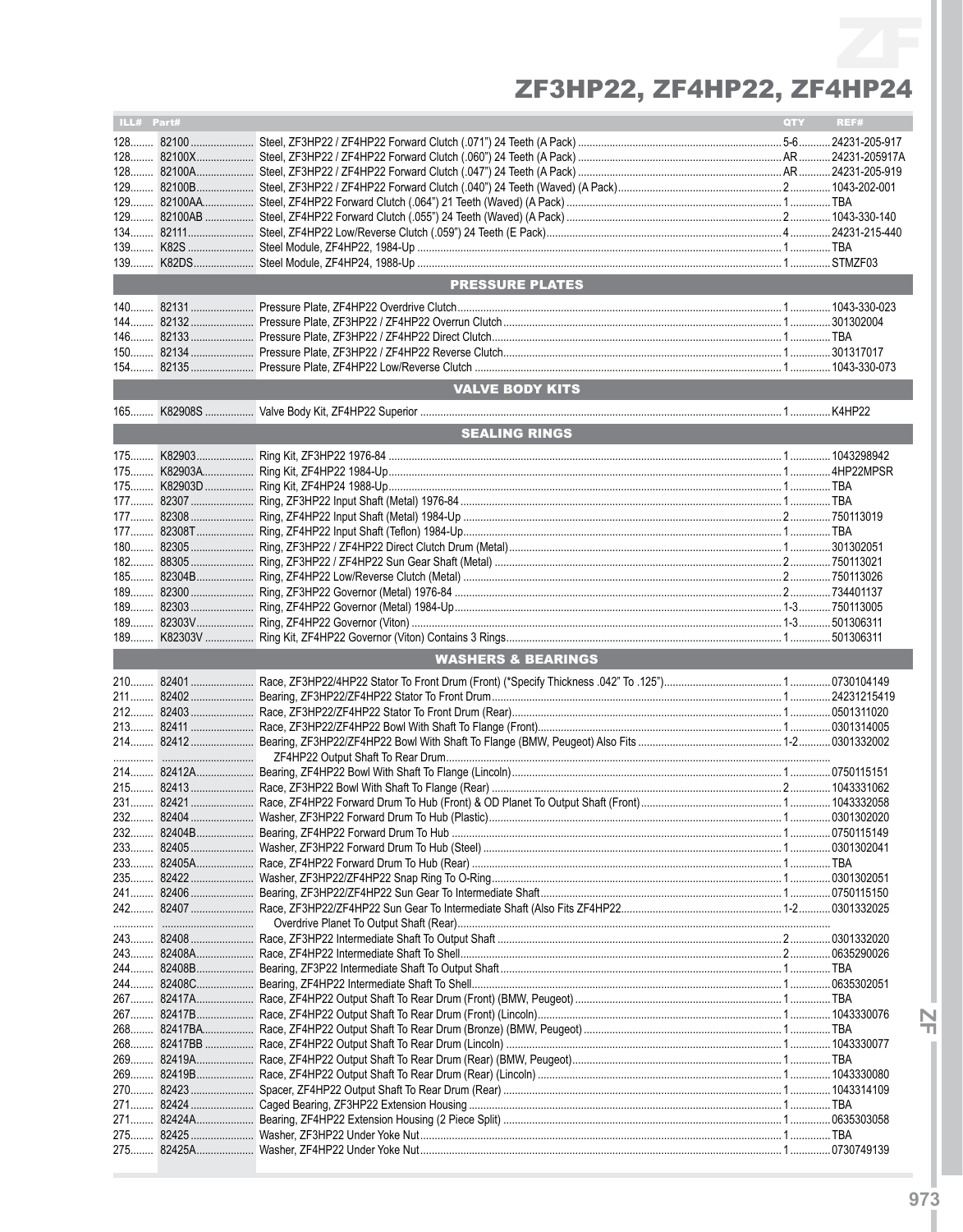| ILL# Part# |                                                      | <b>QTY</b> | REF# |
|------------|------------------------------------------------------|------------|------|
|            | <b>GASKETS &amp; RUBBER COMPONENTS</b>               |            |      |
|            |                                                      |            |      |
|            |                                                      |            |      |
|            |                                                      |            |      |
|            |                                                      |            |      |
|            |                                                      |            |      |
|            |                                                      |            |      |
|            |                                                      |            |      |
|            |                                                      |            |      |
|            |                                                      |            |      |
|            |                                                      |            |      |
|            |                                                      |            |      |
|            |                                                      |            |      |
|            |                                                      |            |      |
|            |                                                      |            |      |
|            |                                                      |            |      |
|            | TECHNICAL MANUALS                                    |            |      |
|            |                                                      |            |      |
|            |                                                      |            |      |
|            | ELECTRICAL COMPONENTS ________                       |            |      |
|            |                                                      |            |      |
|            |                                                      |            |      |
|            |                                                      |            |      |
|            |                                                      |            |      |
|            |                                                      |            |      |
|            |                                                      |            |      |
|            |                                                      |            |      |
|            |                                                      |            |      |
|            |                                                      |            |      |
|            | MISCELLANEOUS COMPONENTS<br>MISCELLANEOUS COMPONENTS |            |      |
|            |                                                      |            |      |
|            | <b>PUMPS &amp; PUMP COMPONENTS</b>                   |            |      |
|            |                                                      |            |      |
|            |                                                      |            |      |
|            |                                                      |            |      |
|            |                                                      |            |      |
|            |                                                      |            |      |
|            |                                                      |            |      |
|            |                                                      |            |      |
|            |                                                      |            |      |
|            |                                                      |            |      |
|            |                                                      |            |      |
|            |                                                      |            |      |
|            |                                                      |            |      |
|            |                                                      |            |      |
|            | <b>DRUMS, DRUM PISTON KITS &amp; HUBS</b>            |            |      |
|            |                                                      |            |      |
|            |                                                      |            |      |
|            |                                                      |            |      |
|            |                                                      |            |      |
|            |                                                      |            |      |
|            |                                                      |            |      |
|            |                                                      |            |      |
|            |                                                      |            |      |
|            |                                                      |            |      |
|            |                                                      |            |      |
|            |                                                      |            |      |
|            |                                                      |            |      |
|            |                                                      |            |      |
|            |                                                      |            |      |
|            |                                                      |            |      |
|            |                                                      |            |      |
| 555        |                                                      |            |      |
|            |                                                      |            |      |
|            |                                                      |            |      |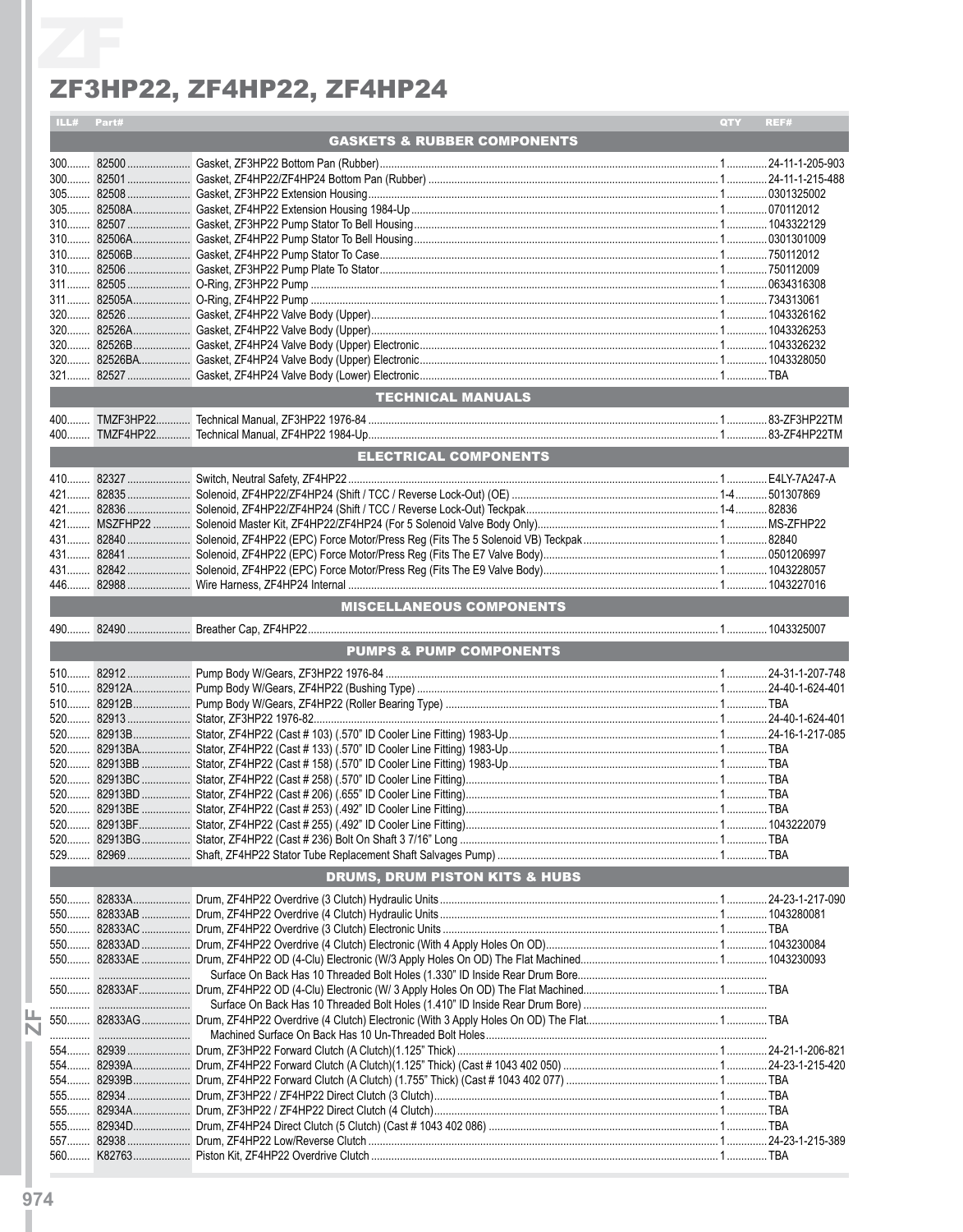| ILL# Part# |                                                             | QTY | REF# |
|------------|-------------------------------------------------------------|-----|------|
|            |                                                             |     |      |
|            |                                                             |     |      |
|            |                                                             |     |      |
|            |                                                             |     |      |
|            |                                                             |     |      |
|            |                                                             |     |      |
|            |                                                             |     |      |
|            |                                                             |     |      |
|            |                                                             |     |      |
|            |                                                             |     |      |
|            |                                                             |     |      |
|            |                                                             |     |      |
|            | <b>PLANETS, RING GEARS, SUN GEARS &amp; CENTER SUPPORTS</b> |     |      |
|            |                                                             |     |      |
|            |                                                             |     |      |
|            |                                                             |     |      |
|            |                                                             |     |      |
|            |                                                             |     |      |
|            |                                                             |     |      |
|            |                                                             |     |      |
|            |                                                             |     |      |
|            |                                                             |     |      |
|            |                                                             |     |      |
|            |                                                             |     |      |
|            |                                                             |     |      |
|            |                                                             |     |      |
|            |                                                             |     |      |
|            |                                                             |     |      |
|            |                                                             |     |      |
|            |                                                             |     |      |
|            |                                                             |     |      |
|            |                                                             |     |      |
|            |                                                             |     |      |
|            |                                                             |     |      |
|            |                                                             |     |      |
|            |                                                             |     |      |
| 639        |                                                             |     |      |
|            | <b>SPRAGS &amp; ONE WAY CLUTCHES</b>                        |     |      |
| 642        |                                                             |     |      |
| 642        |                                                             |     |      |
|            |                                                             |     |      |
|            |                                                             |     |      |
|            |                                                             |     |      |
|            |                                                             |     |      |
|            | <b>SHAFTS, SUPPORTS &amp; GOVERNORS</b>                     |     |      |
|            |                                                             |     |      |
|            |                                                             |     |      |
|            |                                                             |     |      |
|            |                                                             |     |      |
|            |                                                             |     |      |
|            |                                                             |     |      |
|            |                                                             |     |      |
|            |                                                             |     |      |
|            |                                                             |     |      |
|            |                                                             |     |      |
|            |                                                             |     |      |
|            |                                                             |     |      |
|            |                                                             |     |      |
| 680        |                                                             |     |      |
|            |                                                             |     |      |
|            |                                                             |     |      |
|            |                                                             |     |      |
| 689        |                                                             |     |      |
|            |                                                             |     |      |

 $\frac{N}{1}$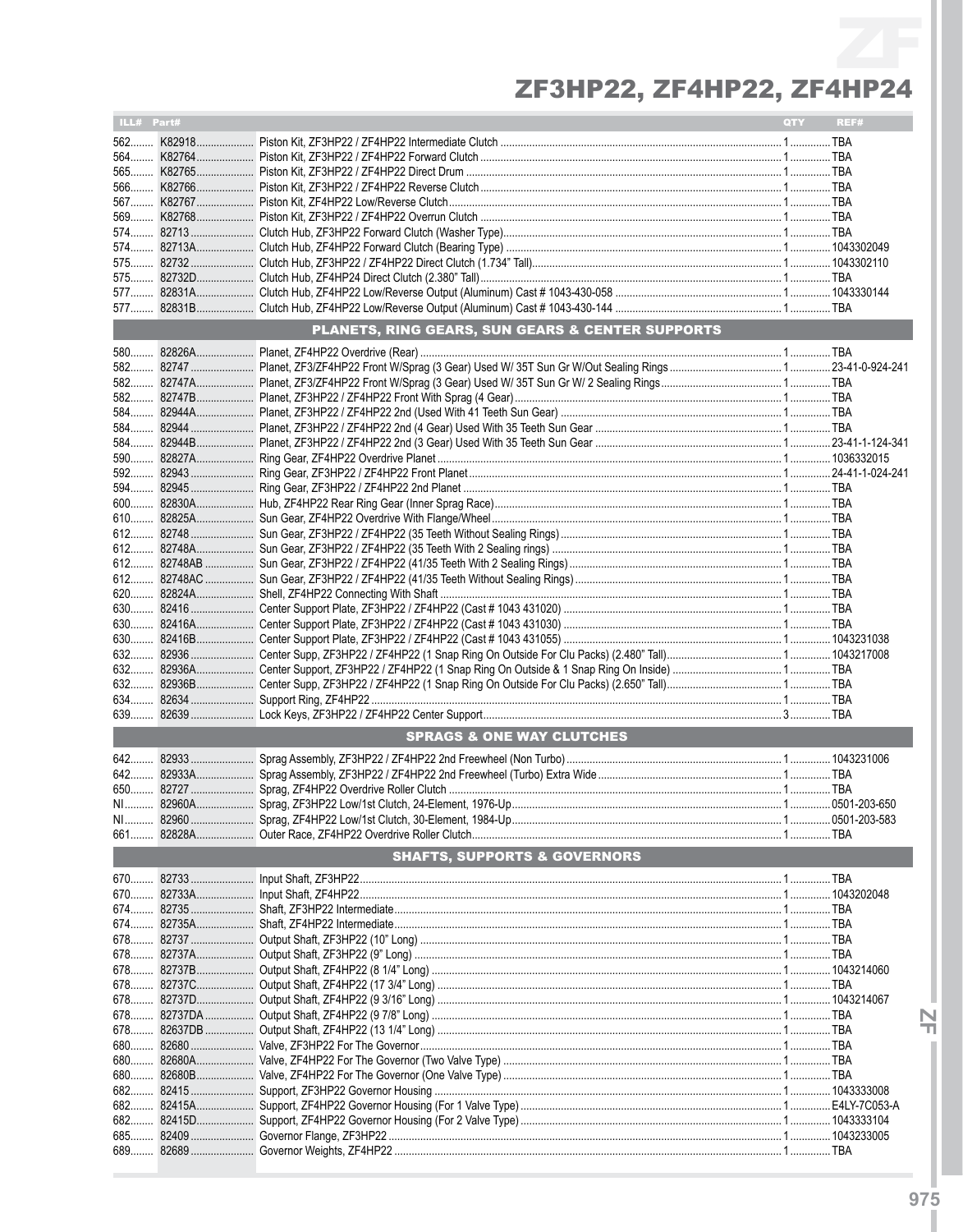| ILL# Part# |            |                                             | QTY <b>A</b> | REF# |
|------------|------------|---------------------------------------------|--------------|------|
|            |            |                                             |              |      |
|            |            |                                             |              |      |
|            |            | <b>VALVE BODIES (DACCO VB#)</b>             |              |      |
|            |            |                                             |              |      |
|            |            |                                             |              |      |
|            |            |                                             |              |      |
|            |            |                                             |              |      |
|            |            |                                             |              |      |
|            |            |                                             |              |      |
|            |            |                                             |              |      |
|            |            |                                             |              |      |
|            |            | <b>VALVE BODIES</b>                         |              |      |
|            |            |                                             |              |      |
|            |            |                                             |              |      |
|            |            |                                             |              |      |
|            |            |                                             |              |      |
|            |            |                                             |              |      |
|            |            |                                             |              |      |
|            |            |                                             |              |      |
|            |            | <b>VALVE BODY COMPONENTS</b>                |              |      |
|            |            |                                             |              |      |
|            |            |                                             |              |      |
|            |            |                                             |              |      |
|            |            |                                             |              |      |
|            |            |                                             |              |      |
|            |            |                                             |              |      |
|            |            |                                             |              |      |
|            |            |                                             |              |      |
|            |            |                                             |              |      |
|            |            |                                             |              |      |
|            |            |                                             |              |      |
|            |            |                                             |              |      |
|            |            |                                             |              |      |
|            |            | <b>HOUSINGS, CASES &amp; PANS</b>           |              |      |
|            |            |                                             |              |      |
|            |            |                                             |              |      |
|            |            |                                             |              |      |
|            |            |                                             |              |      |
|            |            |                                             |              |      |
|            |            |                                             |              |      |
|            |            |                                             |              |      |
|            |            |                                             |              |      |
|            |            |                                             |              |      |
|            |            |                                             |              |      |
|            |            |                                             |              |      |
|            |            |                                             |              |      |
|            | 765 82801  |                                             |              |      |
|            | 765 82801A |                                             |              |      |
|            | 770 82761  |                                             |              |      |
|            |            |                                             |              |      |
|            | 770 82761B |                                             |              |      |
|            | 770 82761C |                                             |              |      |
|            | 770 82761E |                                             |              |      |
|            | 774 82774  |                                             |              |      |
|            |            |                                             |              |      |
|            |            |                                             |              |      |
| 790        | 82790      |                                             |              |      |
|            |            |                                             |              |      |
|            |            |                                             |              |      |
|            |            |                                             |              |      |
|            |            |                                             |              |      |
|            |            |                                             |              |      |
|            |            |                                             |              |      |
|            |            |                                             |              |      |
|            |            | <b>PISTONS, SPRINGS &amp; MISCELLANEOUS</b> |              |      |
| 960.       |            |                                             |              |      |
|            |            |                                             |              |      |
|            |            |                                             |              |      |
| $962$      |            |                                             |              |      |